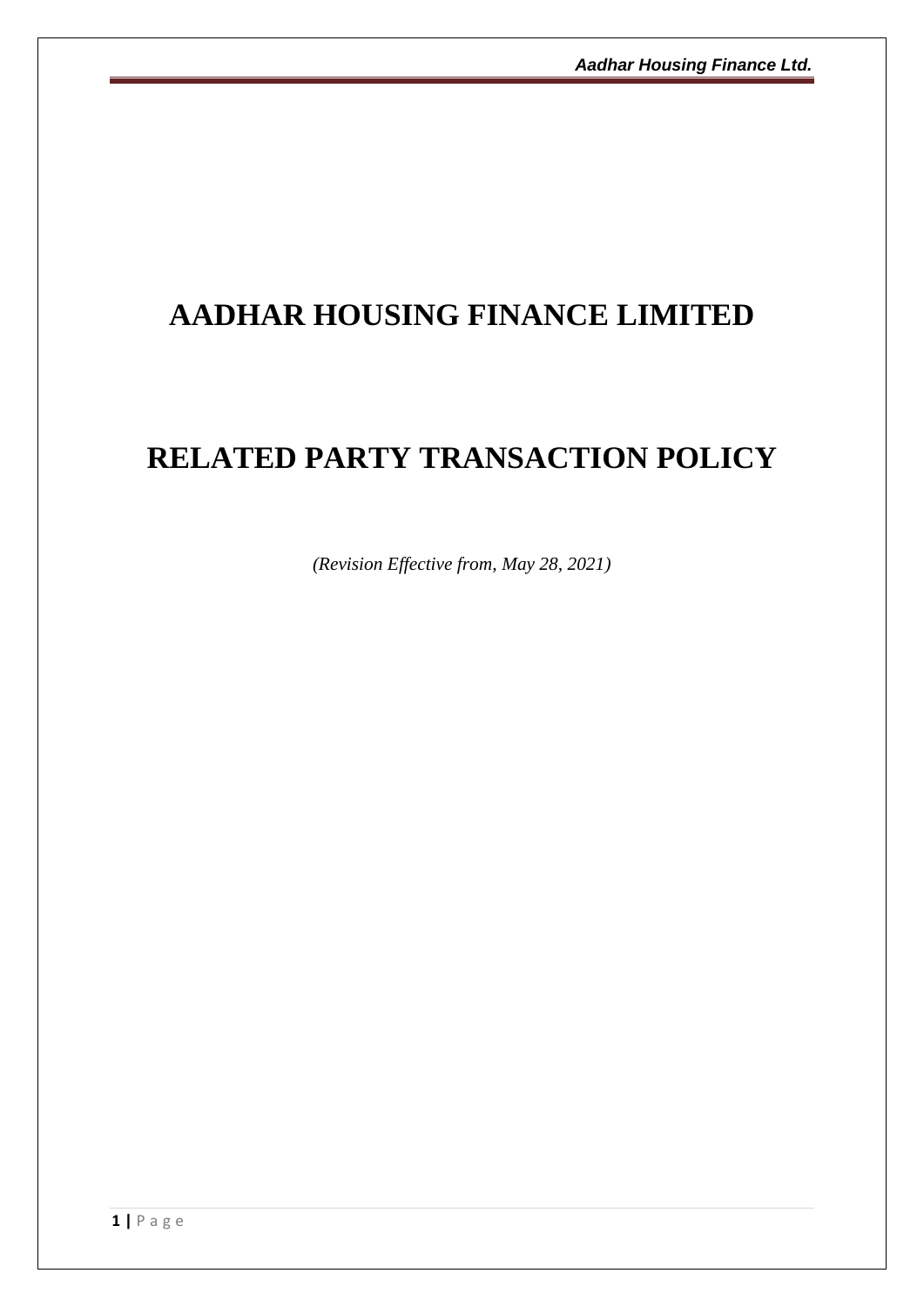| SR.<br>NO. | <b>CONTENTS</b>                                       | <b>PAGE</b><br>NO. |
|------------|-------------------------------------------------------|--------------------|
| 1.         | Preamble                                              | 3                  |
| 2.         | Objective                                             | 3                  |
| 3.         | Transactions covered under this Policy                | 3                  |
| 4.         | Definitions                                           | 4                  |
| 5.         | Details required for ascertaining Related Party       | 6                  |
| 6.         | Procedure                                             | $\tau$             |
| 7.         | Identification of Potential Related Party Transaction | 9                  |
| 8.         | <b>Approval of Related Party Transactions</b>         | 9                  |
| 9.         | Records                                               | 12                 |
| 10.        | <b>Disclosures</b>                                    | 12                 |
| 11.        | Exemption from applicability of the Policy            | 13                 |
| 12.        | Policy Review                                         | 13                 |

## **TABLE OF CONTENTS**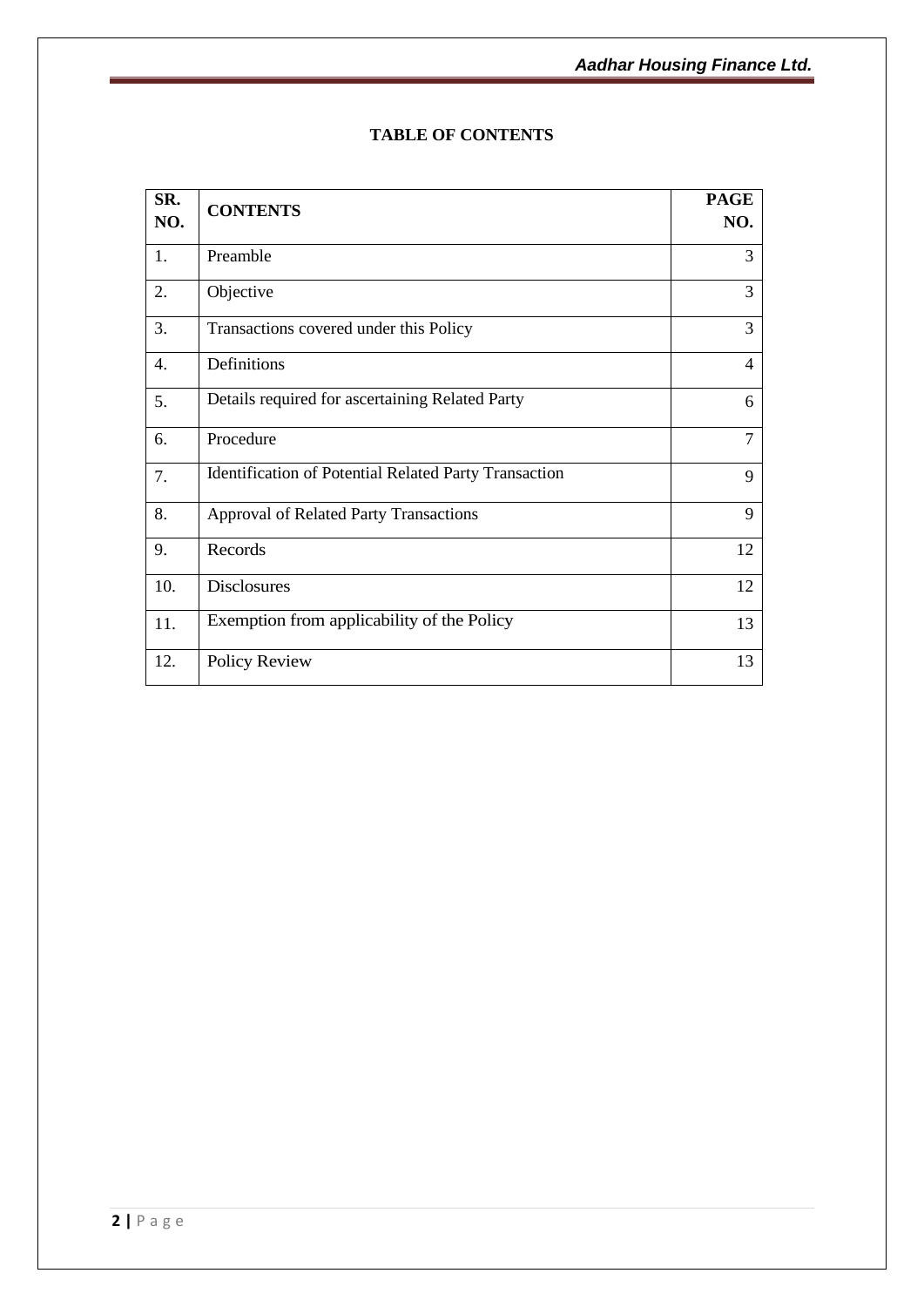## **A. PREAMBLE**

Aadhar Housing Finance Limited ("**Company**") is dedicated to the highest standard of ethics and integrity and has successfully applied these standards to the business.

Accordingly, the Company is committed to upholding the highest ethical and legal conduct in fulfilling its responsibilities and recognizes that related party transactions can present a risk of actual or apparent conflicts of interest of the Directors, Senior Management, other related parties etc. with the interest of the Company.

The Board of Directors ("**Board**") of the Company, adopts the following policy and procedures with regard to Related Party Transactions ("**RPT**") as defined below, in compliance with the requirements of Section 188 of the Companies Act, 2013 and rules made there under and any subsequent amendments thereto ("**Companies Act**"), read along with Regulation 23 of Securities and Exchange Board of India (Listing Obligations and Disclosure Requirements) Regulations, 2015 ("**Listing Regulations**") as may be applicable in order to ensure the transparency and procedural fairness of such transactions.

## **B. OBJECTIVE**

Section 188 of the Companies Act read along with the Companies (Meetings of Board and its Powers) Rules, 2014 provides the detailed mechanism for dealing with the RPTs of a company by the Audit Committee of the Board ("**Audit Committee**") including all the approvals required to be passed by the Board and the shareholders in different circumstances. The objective of this Policy is to ensure proper approvals and reporting of transactions between the Company and its related parties in compliance of provisions of the Companies Act, the Listing Regulations and all other applicable statutory provisions for the time being in force, in this regard.

This policy is designed to govern the transparency of the approval process and disclosure requirements to ensure fairness in the conduct of related party transactions. The Board may amend this policy from time to time as may be required.

Any exceptions to the policy on RPTs must be consistent with the Companies Act, including the rules there under and must be approved in the manner as may be decided by the Board.

## **C. TRANSACTIONS COVERED UNDER THIS POLICY**

Transactions covered under this policy include any contract or arrangement with a related party.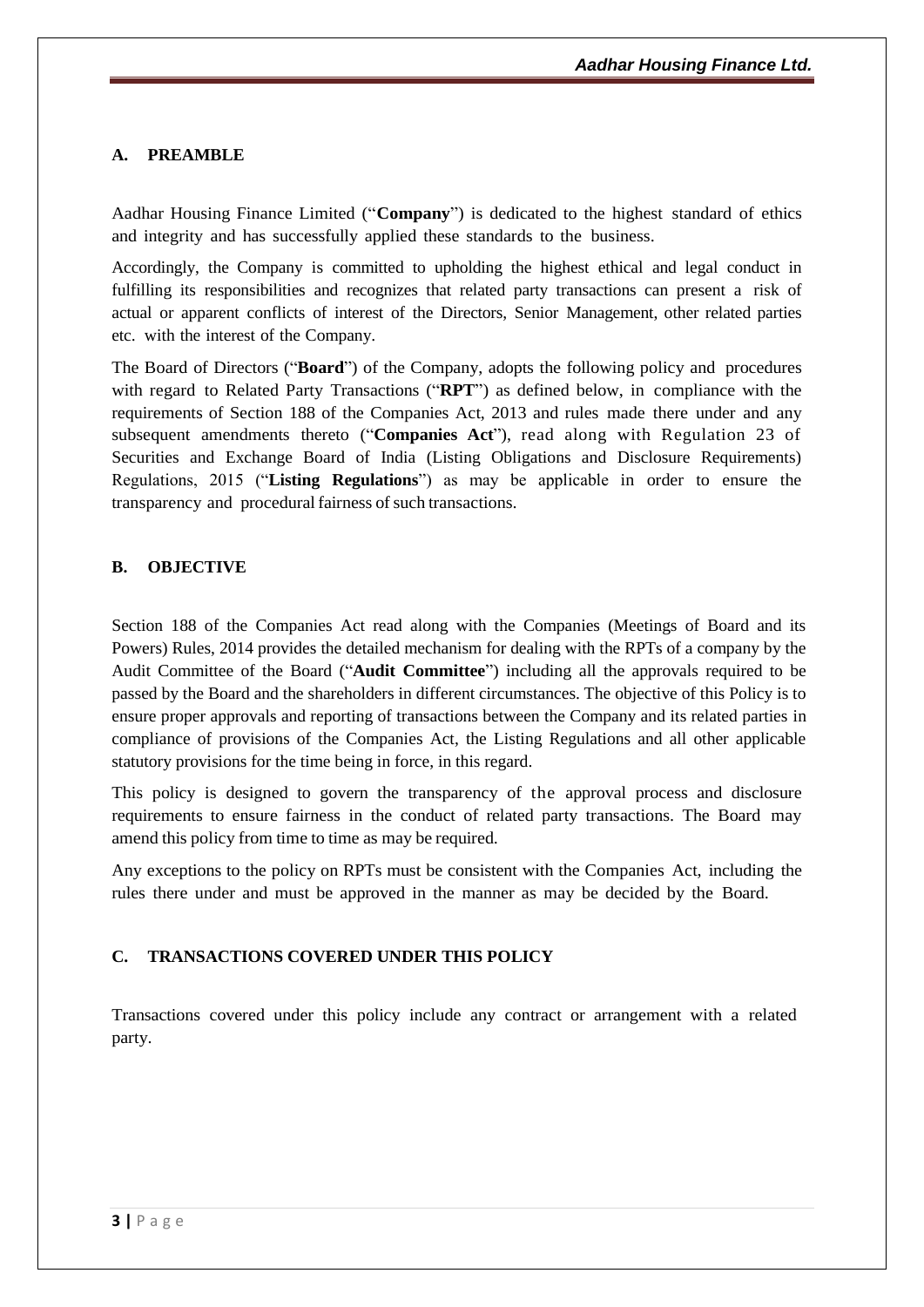## **D. DEFINITIONS**

- 1. **"Arm's Length transaction"** means a transaction between two related parties that is conducted as if they are unrelated, so that there is no conflict of interest, as defined in explanation (b) to Section 188 (1) of the Companies Act.
- 2. **"Associate Company"**, in relation to another company, means

any entity which is an associate under sub-section (6) of section 2 of the Companies Act, 2013 or under the applicable accounting standards

- 3. **"Audit Committee"** means Audit Committee constituted by the Board of Directors of the Company under the provisions of Listing Regulations and Companies Act, from time to time.
- 4. **"Board"** means the Board of Directors of the Company.
- 5. **"Control"** includes the right to appoint majority of the directors or to control the management or policy decisions exercisable by a person or persons acting individually or in concert, directly or indirectly, including by virtue of their shareholding or management rights or shareholders agreements or voting agreements or in any other manner:

Provided that a director or officer of the company shall not be considered to be in control over such company, merely by virtue of holding such position.

- 6. **"Key Managerial Personnel" or "KMP"** includes:
	- i. the Chief Executive Officer or the Managing Director or the Manager;
	- ii. the Company Secretary;
	- iii. the Whole time Director;
	- iv. the Chief Financial Officer;
	- v. such other officer, not more than one level below the directors who is in wholetime employment, designated as key managerial personnel by the Board; and
	- vi. such other officer as may be prescribed.
- 7. **"Material related party transactions"** means those transactions entered into with the Company by a related party, which when individually or together with previous transactions during a financial year, exceeds ten percent of the annual consolidated turnover of the Company as per the last audited financial statements of the Company.

Notwithstanding the above, a transaction involving payments made to a related party with respect to brand usage or royalty shall be considered material if the transaction(s) to be entered into individually or taken together with previous transactions during a financial year, exceed five percent of the annual consolidated turnover of the Company as per the last audited financial statements.

8. **"Ordinary course of business"** in order to determine whether a transaction is within the ordinary course of business or not, some of the principles that may be adopted to assess are as follows: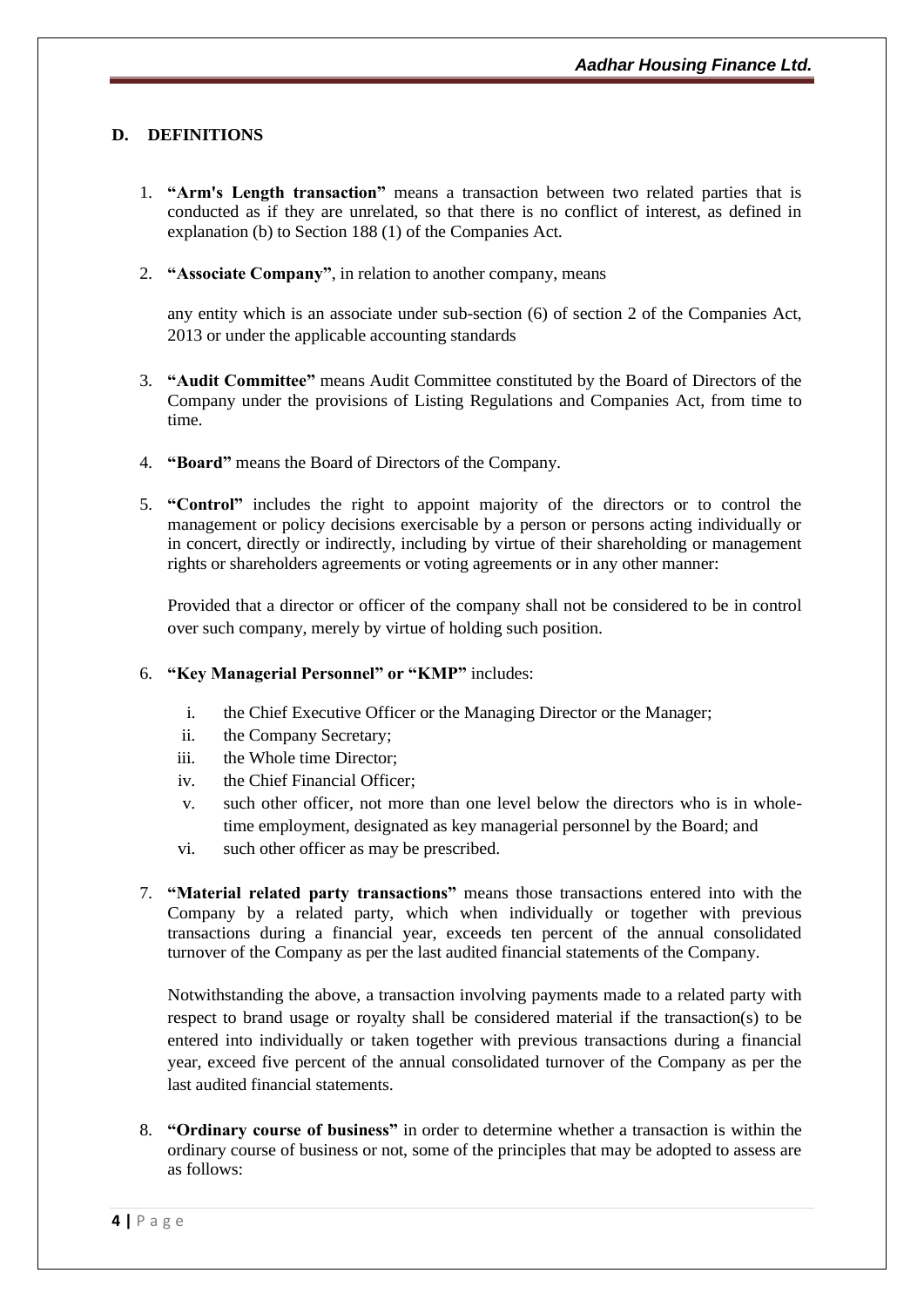- i. whether the transaction is in line with the usual transactions, customs and practices undertaken by the Company to conduct its business operations and activities;
- ii. whether it is permitted by the Memorandum and Articles of Association of the Company; and
- iii. whether the transaction is such that it is required to be undertaken in order to conduct the routine or usual transactions of a company.
- 9. **"Related Party"** means a person or an entity shall be considered as related to the Company if:
	- i. such person or entity is a related party as defined under Section 2(76) of the Companies Act;
	- ii. such person or entity is a related party under the applicable accounting standard(s); or
	- iii. belonging to the promoter or promoter group of the Company and holding 20% or more of the shareholding in the Company.

#### **Related Parties under Section 2(76) of the Companies Act:**

- (i) A director or his relative;
- (ii) A key managerial personnel or his relative;
- (iii)A firm, in which a director, manager or his relative is a partner;
- (iv) A private Company in which a director or manager or his relative is a member or director;
- (v) A public Company in which a director or manager is a director and holds along with his relatives, more than two per cent of its paid up share capital of the Company;
- (vi) Any body corporate whose board of directors, managing director or manager is accustomed to act in accordance with the advice, directions or instructions of a director or manager;
- (vii) Any person on whose advice, directions, or instructions a director or manager is accustomed to act; and Provided that nothing in sub-clauses (vi) and (vii) shall apply to the advice, directions or instructions given in a professional capacity.
- (viii) Any body corporate which is:
	- a. a holding, subsidiary or an associate company of the Company;
	- b. a subsidiary of a holding Company to which it is also a subsidiary; or
	- c. an investing company or the venture of the Company.

Explanation. – For the purpose of this clause, "the investing company or the venture of a company" means a body corporate whose investment in the company would result in the company becoming an associate company of the body corporate.

(ix) A director other than an independent director or key managerial personnel of the holding company or his relative

The Accounting Standard 18 defines related party as "parties are considered to be related if at any time during the reporting period one party has the ability to control the other party or exercise significant influence over the other party in making financial and / or operating decisions.

10. **"Related Party Transactions"** means transactions/ contracts/ arrangement between the Company and its related parties which fall under one or more of the following headings: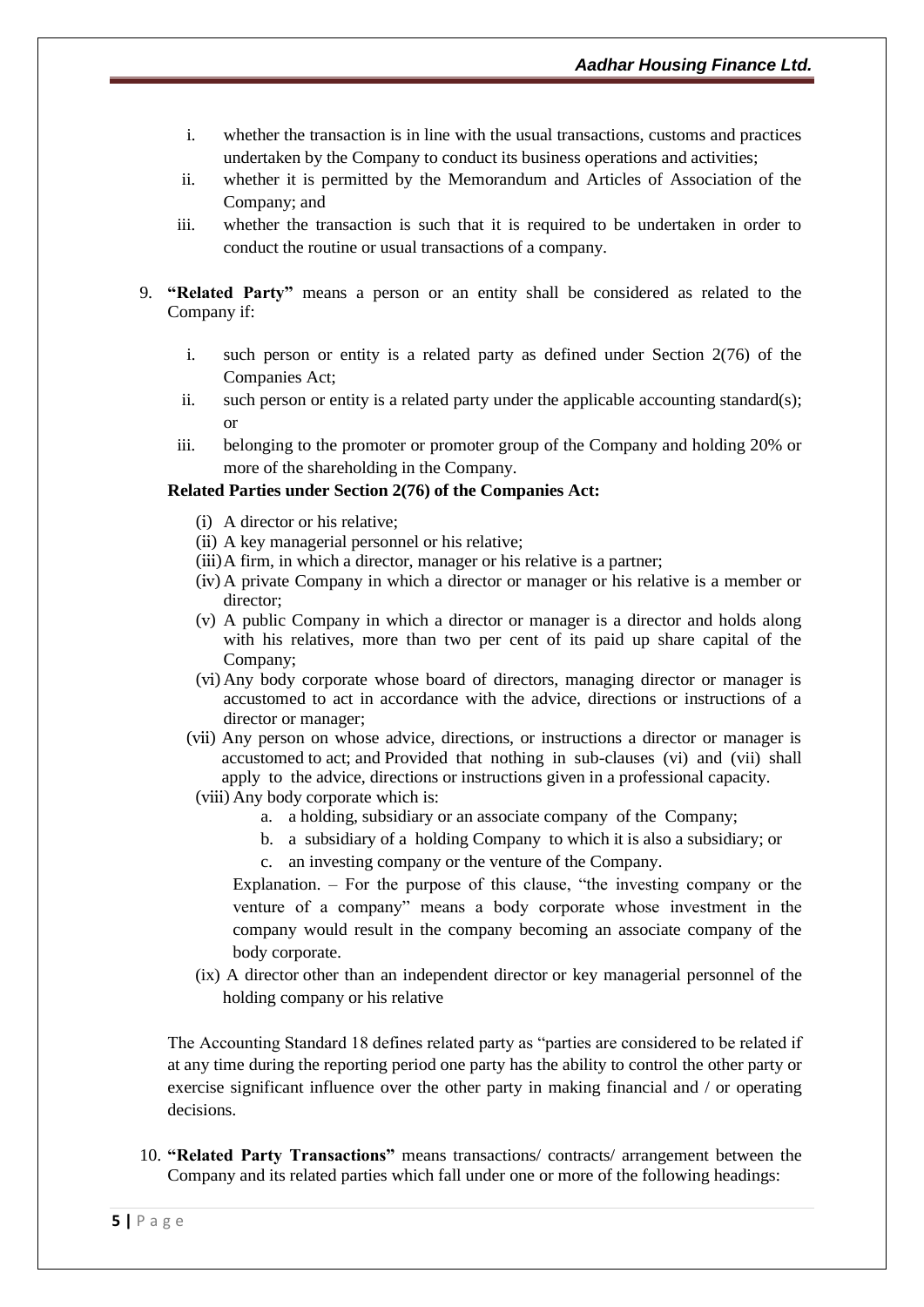#### **Related Party Transaction under Section 188 of the Companies Act:**

- a) Sale, purchase or supply of any goods or materials;
- b) Selling or otherwise disposing of, or buying, property of any kind;
- c) Leasing of property of any kind;
- d) Availing or rendering of any services;
- e) Appointment of any agent for purchase or sale of goods, materials, services or property;
- f) Such related party's appointment to any office or place of profit in the Company, its subsidiary Company or associate Company; and
- g) Underwriting the subscription of any securities or derivatives thereof, of the Company.

Further, as per Listing Regulations, "Related Party Transaction" means a transfer of resources, services, or obligations between the Company and a related party, regardless of whether a price is charged. Further, a "transaction" with a related party shall be construed to include single transaction or a group of transactions in a contract.

- 11. **"Relatives"**, as stated in Section 2(77) of the Companies Act, with reference to any person, means anyone who is related to another, if –
	- i. They are members of a Hindu Undivided Family;
	- ii. They are husband and wife; or
	- iii. One person is related to the other in the following manner, namely:
		- a) Father including step father;
		- b) Mother including step mother;
		- c) Son including step son;
		- d) Son's Wife;
		- e) Daughter;
		- f) Daughter's Husband;
		- g) Brother including step brother; and
		- h) Sister including step sister
- 12. **"Office or place of profit"** means any office or place:

where such office or place is held by a director, if the director holding it receives from the Company anything by way of remuneration over and above the remuneration to which he is entitled as director, by way of salary, fee, commission, perquisites, any rent‐free accommodation, or otherwise; and

where such office or place is held by an individual other than a director or by any firm, private Company or other body corporate, if the individual, firm, private Company or body corporate holding it receives from the Company anything by way of remuneration, salary, fee, commission, perquisites, any rent free accommodation, or otherwise.

13. **"Total Share Capital"** means the aggregate of the paid‐up equity share capital and convertible preference share capital of the Company.

## **E. DETAILS REQUIRED FOR ASCERTAINING RELATED PARTY**

The following details shall be required:

1. Declaration/ Disclosure of interest by all the Directors and KMPs in Form MBP 1;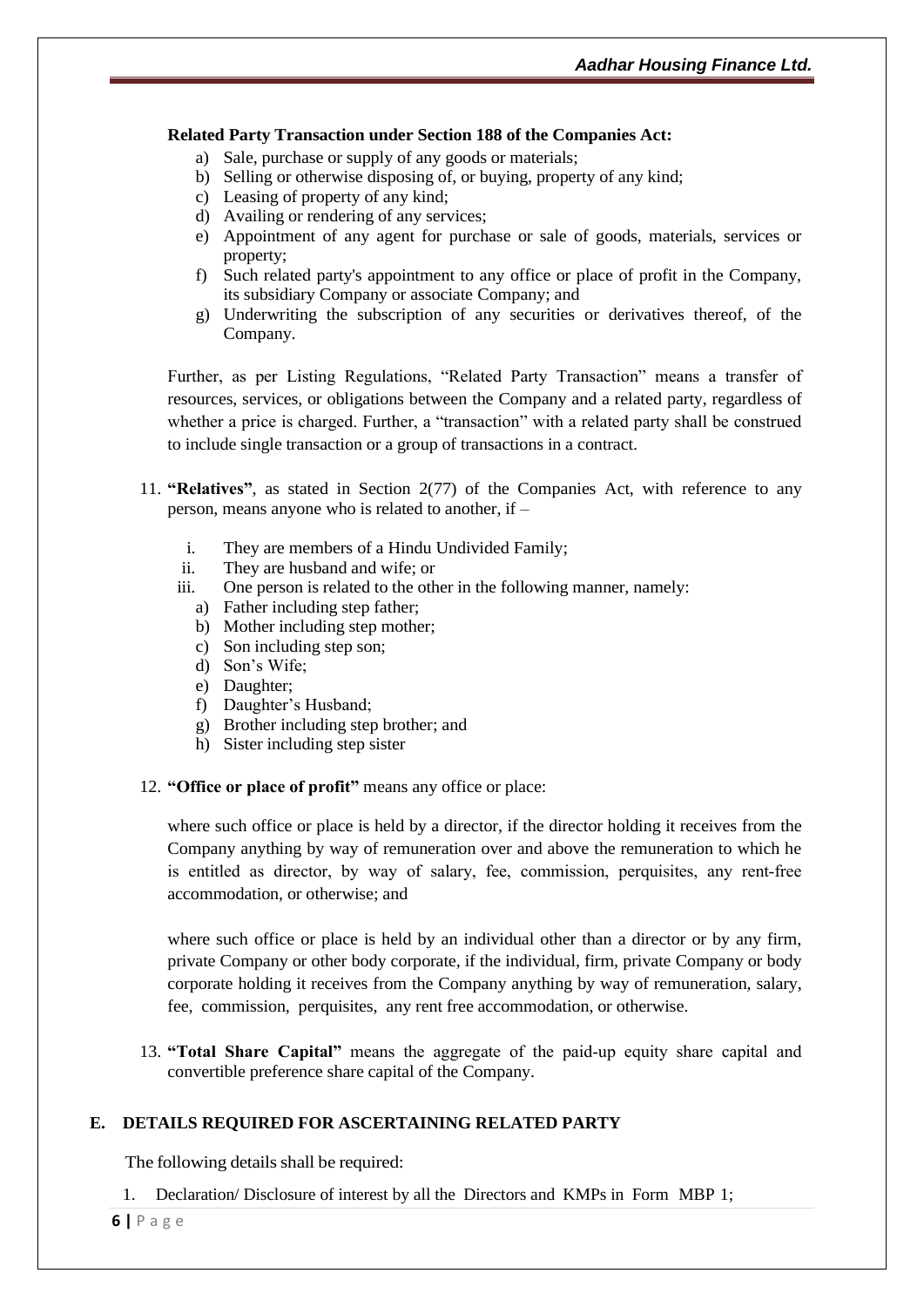- 2. Declaration of relatives by all Directors and KMPs;
- 3. Declaration about a firm in which a Director/ Manager or his relative is a partner;
- 4. Declaration about a private Company in which a Director or Manager is a member or director;
- 5. Declaration regarding a public company in which a Director or manager is a Director and holds along with the relatives more than 2% of the paid up share capital;
- 6. Notices from Directors of any change in particulars of Directorship or in other positions during the year;
- 7. Details of any body corporate, whose Board of Directors, managing director or manager is accustomed to act in accordance with the advice, directions or instructions of a director or manager of the Company;
- 8. Details of any person on whose advice, directions or instructions a director or manager is accustomed to act; apart from advice given in professional capacity; and
- 9. Details of any company which is:
	- i. a holding, subsidiary or an associate company of the Company; or
	- ii. a subsidiary of a holding company to which the Company is also a subsidiary.

## **F. PROCEDURE**

The Company shall enter into any contract(s) or arrangement(s) or transaction(s) with a Related Party only after seeking prior approvals from the following :

#### **1. Audit Committee:**

All Related Party Transactions, whether entered on arm's length basis or not, shall require prior approval of the Audit committee either by circulation or at a meeting. The Audit Committee may also grant omnibus approval for Related Party Transactions proposed to be entered into by the Company subject to the following conditions:

- (i) The Audit Committee shall, after obtaining approval of the Board of Directors, lay down the criteria while granting omnibus approval and such approval shall be applicable in respect of transactions which are repetitive in nature.
- (ii) The Audit Committee shall satisfy itself the need for such omnibus approval for transactions of repetitive nature and that such approval is in the interest of the Company;
- (iii) The Audit Committee shall consider the following factors while specifying the criteria for making omnibus approval, viz.:-
	- (a) Repetitiveness of the transactions (in past or in future)
	- (b) Justification for the need of omnibus approval.

Such omnibus approval shall specify:-

- (a) the name(s) of the Related Parties, nature of transaction, period of transaction, maximum amount of transactions that can be entered into in a year and maximum value per transaction which is allowed;
- (b) the indicative base price/current contracted price and the formula for variation in the price if any; and
- (c) such other conditions as the Audit Committee may deem fit.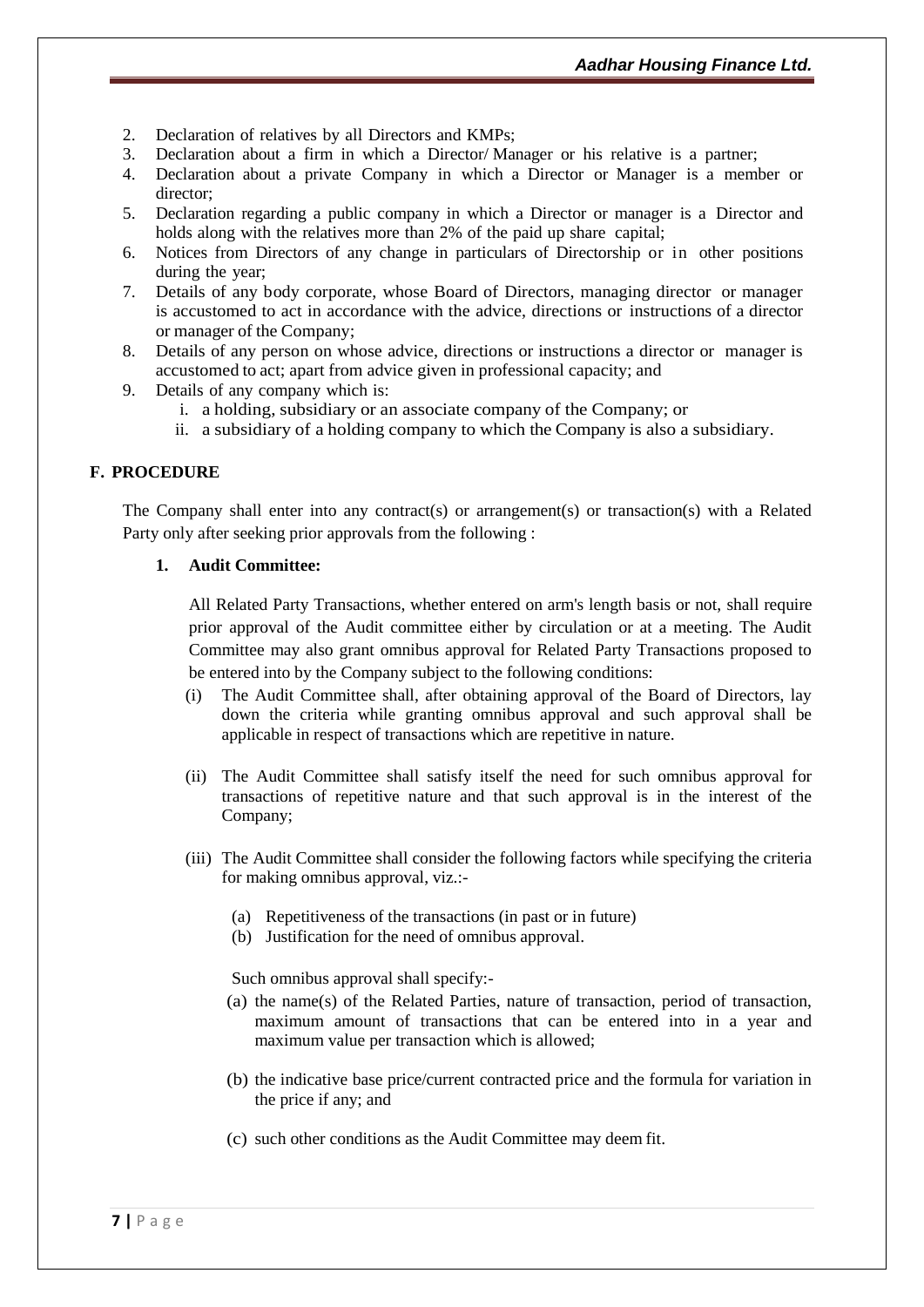However, where the need for Related Party Transaction cannot be foreseen and aforesaid details are not available, the Audit Committee may grant omnibus approval for such transactions subject to their value not exceeding ₹1 crore per transaction.

Audit Committee shall review, at least on a quarterly basis, the details of Related Party Transactions entered into by the Company pursuant to each of the omnibus approval given.

Such omnibus approvals shall be valid for a period not exceeding one financial year and shall require fresh approval after the expiry of such financial year.

Omnibus approval shall not be made for transactions in respect of selling or disposing of the undertaking of the Company

#### **2. Board of Directors:**

All Related Party Transactions, which are proposed to be entered by the Company-

- (a) other than in Ordinary Course of Business; and/or
- (b) other than transactions on Arm's Length Basis, shall require prior approval of the Board of Directors of the Company, by means of passing of resolution at a meeting of the Board; and
- (c) Where any Director is interested in any Related Party Transaction, such Director will abstain from discussion and voting on the resolution relating to such transaction.

#### **Details to be provided to the Audit Committee** –

With respect to Related Party Transactions requiring approval of the Audit Committee, the following information, to the extent relevant, shall be presented to the Audit Committee:

- a) A general description of the transaction(s), including the material terms and conditions, nature, duration and particulars of the contract.
- b) The name of the Related Party and the basis on which such person or entity is a Related Party.
- c) Name of director or KMP who is related.
- d) Any advance paid or received for the contract or arrangements
- e) Maximum amount of transaction that can be entered into and the manner of determining the pricing and other commercial terms
- f) The Related Party's interest in the transaction(s), including the Related Party's position or relationship with, or ownership of, any entity that is a party to or has an interest in the transaction(s).
- g) The indicative base price / current contracted price and the formula for variation in the price, if any.
- h) Any other material information regarding the transaction(s) or the Related Party's interest in the transaction(s).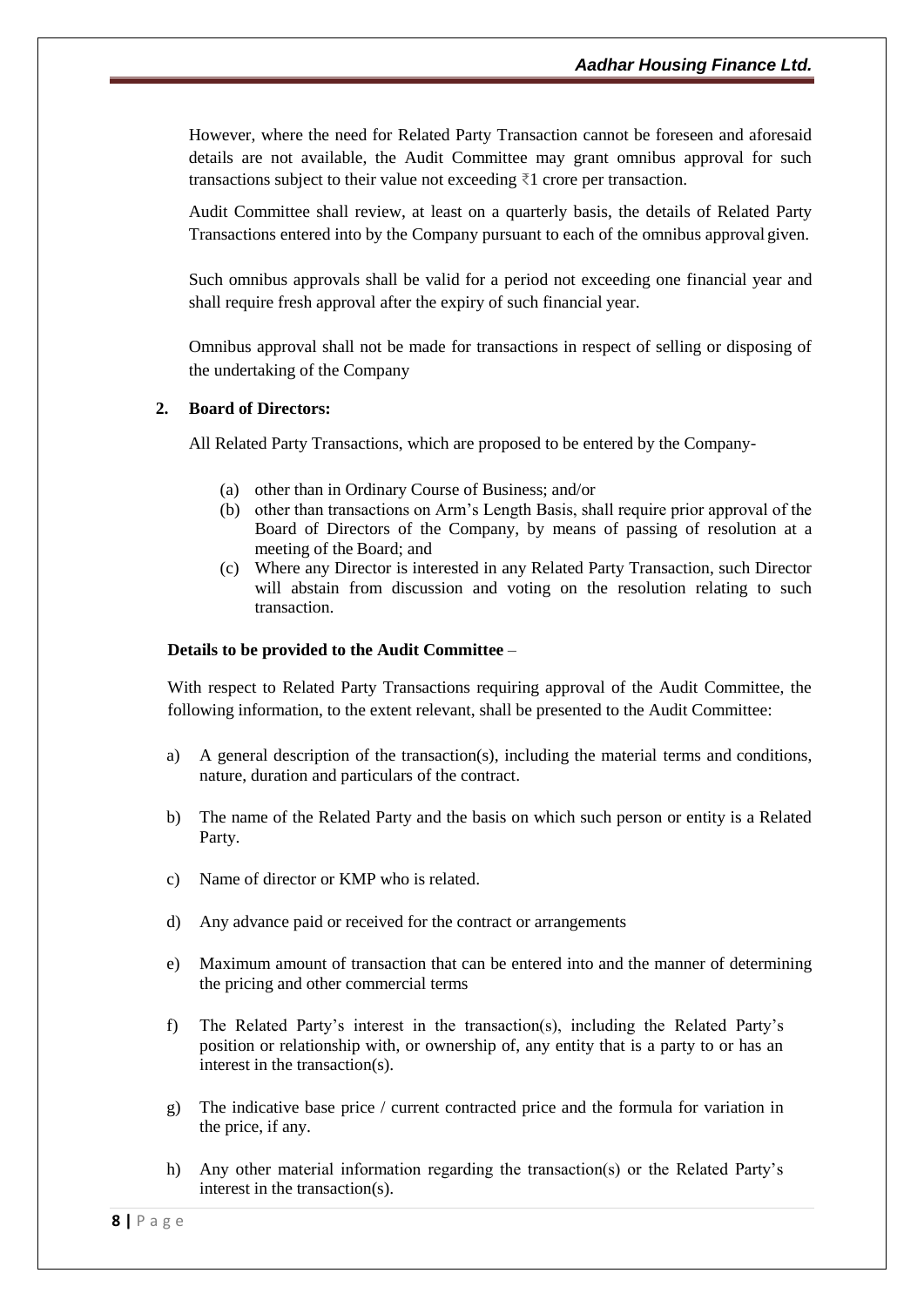**Arm's Length transactions** - Each Director/KMP who is a Related Party with respect to a particular Related Party Transaction shall disclose all material information to the Audit Committee/Board of Directors concerning such Related Party Transaction and his or her interest in such transaction.

The Audit Committee shall also review and approve any modification, renewal, or extension of any Related Party Transaction.

The Audit Committee shall periodically review this Policy and may recommend amendments to this Policy to the Board from time to time as it deems appropriate.

This Policy is intended to augment and work in conjunction with other Company policies having any code of conduct, code of ethics and/or conflict of interest provisions.

## **G. IDENTIFICATION OF POTENTIAL RELATED PARTY TRANSACTION**

The Company Secretary shall at all times maintain a database of Company's Related Parties containing the names of individuals and companies, identified on the basis of the definition set forth above, along with their personal/ company details including any revisions therein.

The Finance & Accounts Team shall be provided with a complete list of related parties in respect of the Company and its subsidiaries. Any proposed transaction with Related Party shall be communicated to the Company Secretary for consideration and approval by the Audit Committee and/or the Board of the Company. If the transactions are regular in nature, the Finance & Accounts Team shall seek an enabling approval from the Board with financial limit for such transaction each year.

The Related Party list shall be updated whenever necessary, by the Company Secretary and shall be reviewed on a quarterly basis.

In determining whether to approve or not a Related Party Transaction, the Board will take into account, among other factors, recommendations of the Audit Committee, whether the said Related Party Transaction is in the interest of the Company and its stakeholders and whether there is any actual or potential conflict of interest between the related parties or between the related parties and the Company.

#### **H. APPROVAL OF RELATED PARTY TRANSACTIONS**

In accordance with Section 188 of the Companies Act and the Listing Regulations, the Board of Directors and shareholders of the Company shall accord prior approval for Related Party Transactions, subject to the following:

#### **Board of Directors and Shareholders' approval in terms of Companies Act:**

All Related Party Transactions which are either not on Arm's Length Basis or not in the Ordinary Course of Business shall be recommended by the Audit Committee for the approval of the Board of Directors. The Board of Directors shall further recommend the same for the approval of the Shareholders by way of resolution of the Company, in case the said transactions exceed the value of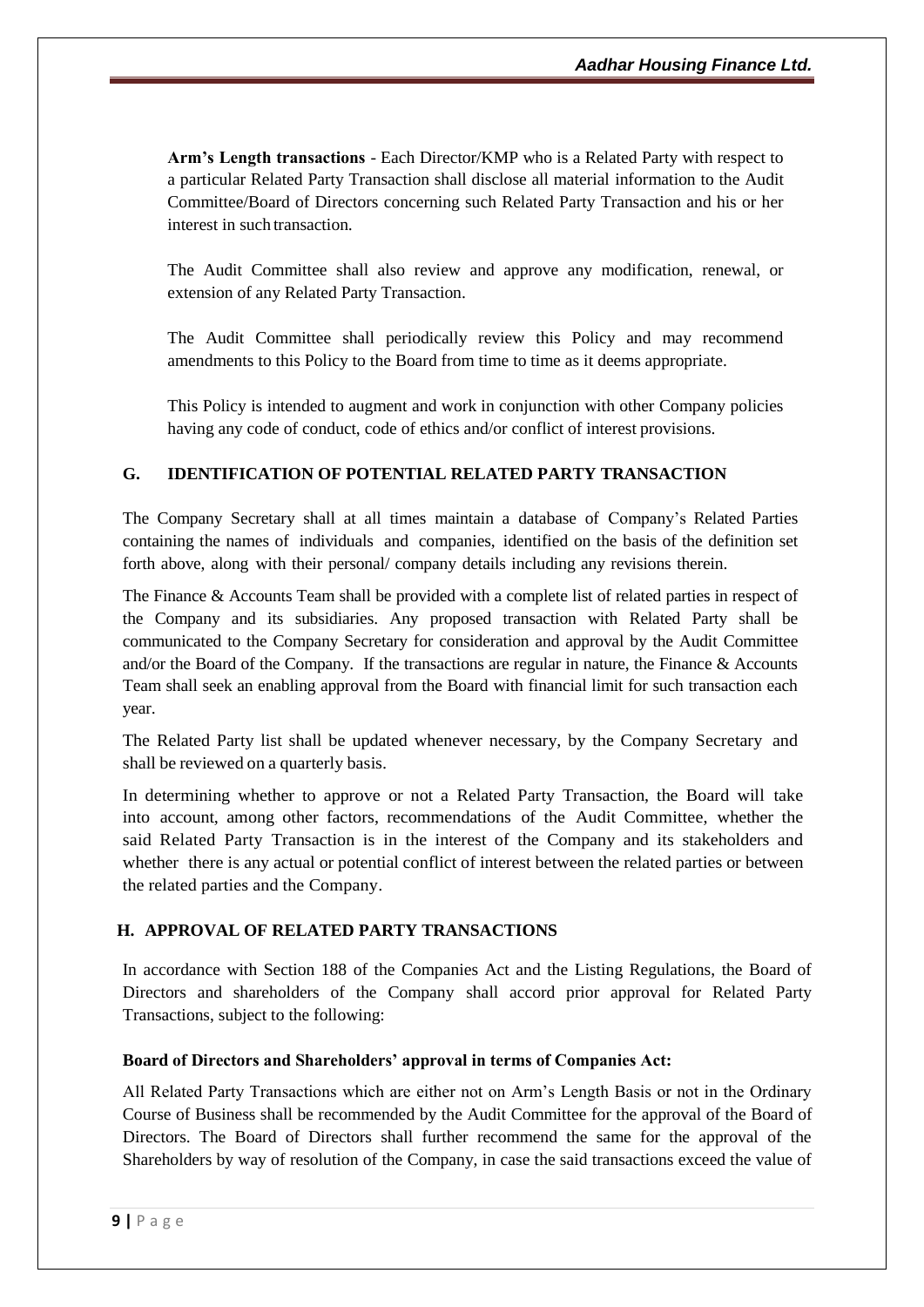transactions as provided under Section 188 of the Companies Act, 2013 read with rule 15 of the Companies (Meetings of Board and its Powers) Rules, 2014 and any amendment thereof.

#### **Board of Directors and Shareholders' approval in terms of Listing Regulations:**

In terms of Regulation 23 of the Listing Regulations, all material Related Party Transaction shall be recommended by the Board of Directors to the shareholders for their approval by way of a resolution.

All entities falling under the definition of Related Parties shall abstain from voting irrespective of whether the entity is a party to the particular transaction or not.

After the shares of the Company are listed in any stock exchange, the Company would also follow the guidelines under the listing agreement in so far as the process for approval of Related Party Transactions by the Board and the shareholders.

Where an omnibus approval is obtained, the Company Secretary shall obtain details of the Related Party Transactions undertaken by the Company on a quarterly basis, review the value of such transactions and present the same before the Audit Committee for any additional approvals, where the limits laid down under the omnibus approval are likely to be breached.

Individual transactions with Related Parties, which are not in Ordinary Course of Business and not on an Arm's Length Basis, shall be accompanied with management's justification for the same. Before approving such transactions, the Audit Committee will look into the interest of the Company and its shareholders in carrying out the Related Party Transactions and alternative options, if any, available. The Audit Committee may accordingly approve or modify such transactions, in accordance with this policy and/ or recommend the same to the Board for approval.

The Chairman of the Audit Committee/Board shall pay sufficient attention and ensure that adequate deliberations are held before approving Related Party Transactions which are not in Ordinary Course of Business and not on Arm's Length Basis and assure themselves that the same are in the interest of the Company and its shareholders.

Related Party Transactions that require prior approval of Shareholders:

- 1. Sale, purchase or supply of any goods or material, directly or through appointment of agent, amounting to ten percent or more of the turnover of the Company;
- 2. Selling or otherwise disposing of or buying property of any kind, directly or through appointment of agent, amounting to 10% or more of net worth of the Company;
- 3. Leasing of property any kind amounting to 10% or more of the turnover of Company;
- 4. Availing or rendering of any services, directly or through appointment of agent, amounting 10% or more of the turnover of the Company; *Explanation:* It is hereby clarified that the limits specified in points 1 to 4 above shall apply for transaction or transactions to be entered into either individually or taken together with the previous transactions during a financial year
- 5. Transaction is for appointment to any office or place of profit in the Company, its subsidiary company or associate company at a monthly remuneration exceeding ₹2,50,000 (Rupees Two Lakh Fifty Thousand) and
- 6. Remuneration for underwriting the subscription of any securities or derivatives thereof, of the company exceeding one percent of the net worth.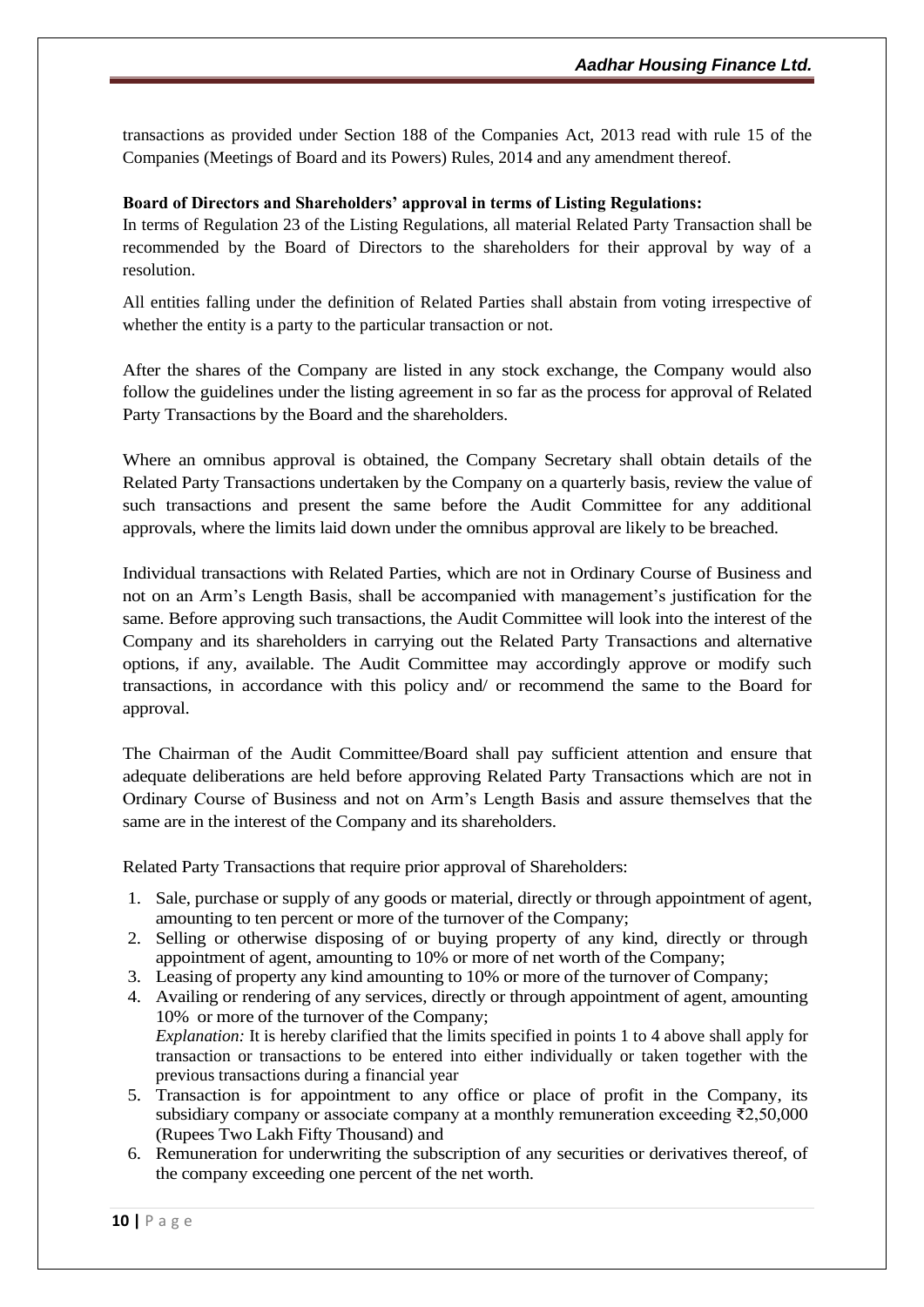*Explanation:* The turnover or net worth referred in the above points shall be computed on the basis of the audited financial statement of the preceding financial year.

#### **OTHER KEY ASPECTS**

- 1. All existing material Related Party contracts or arrangements of which are likely to continue post listing shall be placed for approval of the shareholders in the first general meeting subsequent to the listing.
- 2. In accordance with Section 188 of the Companies Act read with related rules issued thereon, in case of wholly owned subsidiary, the resolution passed by the holding company shall be sufficient for the purpose of entering into the transactions between wholly owned subsidiary and holding company.

## **AUDIT COMMITTEE/BOARD/SHAREHOLDER APPROVAL MECHANISM FOR ENTERING INTO RELATED PARTY TRANSACTIONS**



## **RATIFICATION OF THE RELATED PARTY TRANSACTIONS:**

Where any contract or arrangement, which is considered as a Related Party Transaction exclusively as per Companies Act, is entered into by a director or any other employee, without obtaining the consent of Audit Committee or the Board or the shareholders of the Company, such transaction shall be ratified by the Board or, as the case may be, by the shareholders at a meeting within three months from the date on which such contract or arrangement was entered into.

## **RELATED PARTY TRANSACTIONS NOT APPROVED UNDER THIS POLICY**

Where any contract or arrangement is entered into by a Director or any other employee of the Company with a Related Party, without obtaining the consent of the Board or approval by a resolution in the general meeting, where required and if it is not ratified by the Board or, as the case may be, by the Shareholders, at a meeting within three months from the date on which such contract or arrangement was entered into, the matter shall be reviewed by the Audit Committee, which may consider all of the relevant facts and circumstances regarding the Related Party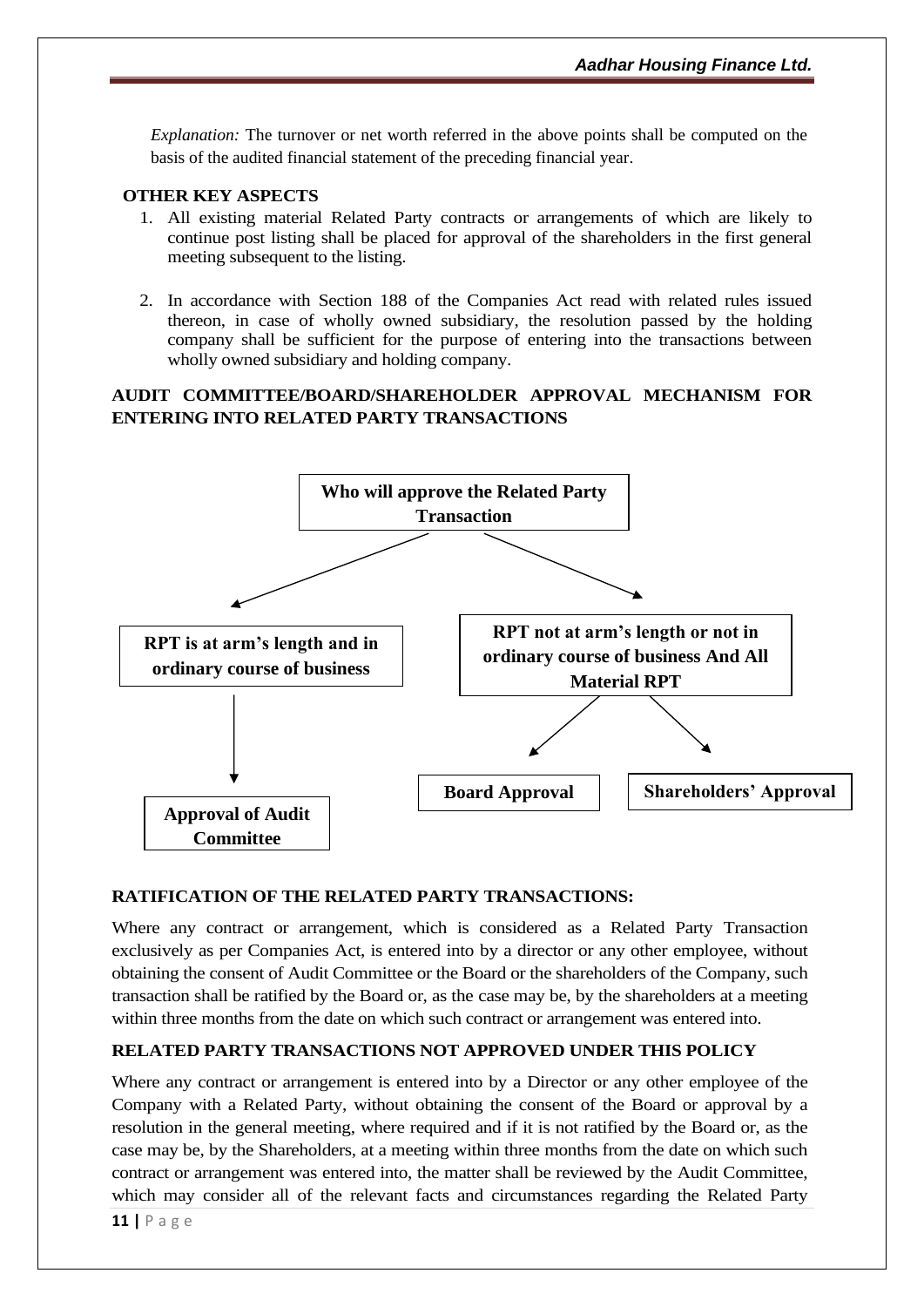Transactions and evaluate all the options available with the Company. Such contract or arrangement shall be voidable at the option of the Board and if the contract or arrangement is with a Related Party to any Director, or is authorized by any other Director, the Directors concerned shall indemnify the company against any loss incurred by it.

The Company may proceed against a Director or any other employee who had entered into such contract or arrangement in contravention of this Policy for recovery of any loss sustained by it as a result of such contract or arrangement and shall take any such action, it deems appropriate.

Audit Committee may also examine the facts and circumstances pertaining to the failure of reporting such Related Party Transaction to the Audit Committee under this Policy and take any such action it deems appropriate.

## **I. RECORDS**

The Company shall maintain adequate records, either physically or electronically, as required under applicable laws, giving separately the particulars of all contracts or arrangements to which this policy applies.

#### **J. DISCLOSURES**

Every Contract or arrangement entered with Related Parties to which sub section (1) of Section 188 of the Companies Act is applicable shall be referred to in the Board's Report to the shareholders along with the justification for entering into such contract or arrangements. The disclosures should also be made in Form AOC-2 as prescribed under the Companies Act.

Details of all material transactions with Related Parties are to be disclosed quarterly along with the compliance report on corporate governance.

The Company shall disclose the contract or arrangements entered into with the Related Party in the Board Report to the shareholders along with the justification for entering into such contract or arrangement.

The Company shall disclose this policy relating to Related Party Transactions on its website and a weblink thereto shall be provided in the Annual Report in terms of the listing agreement with stock exchanges after the shares are listed.

The Company shall disclose such details of Related Party Transaction as may be prescribed by the stock exchanges.

Post listing, the Company shall submit within 30 days from the date of publication of its standalone and consolidated financial results for the half year, disclosures of Related Party Transactions on a consolidated basis, in the format specified in the relevant accounting standards for annual results to the stock exchanges and publish the same on its website.